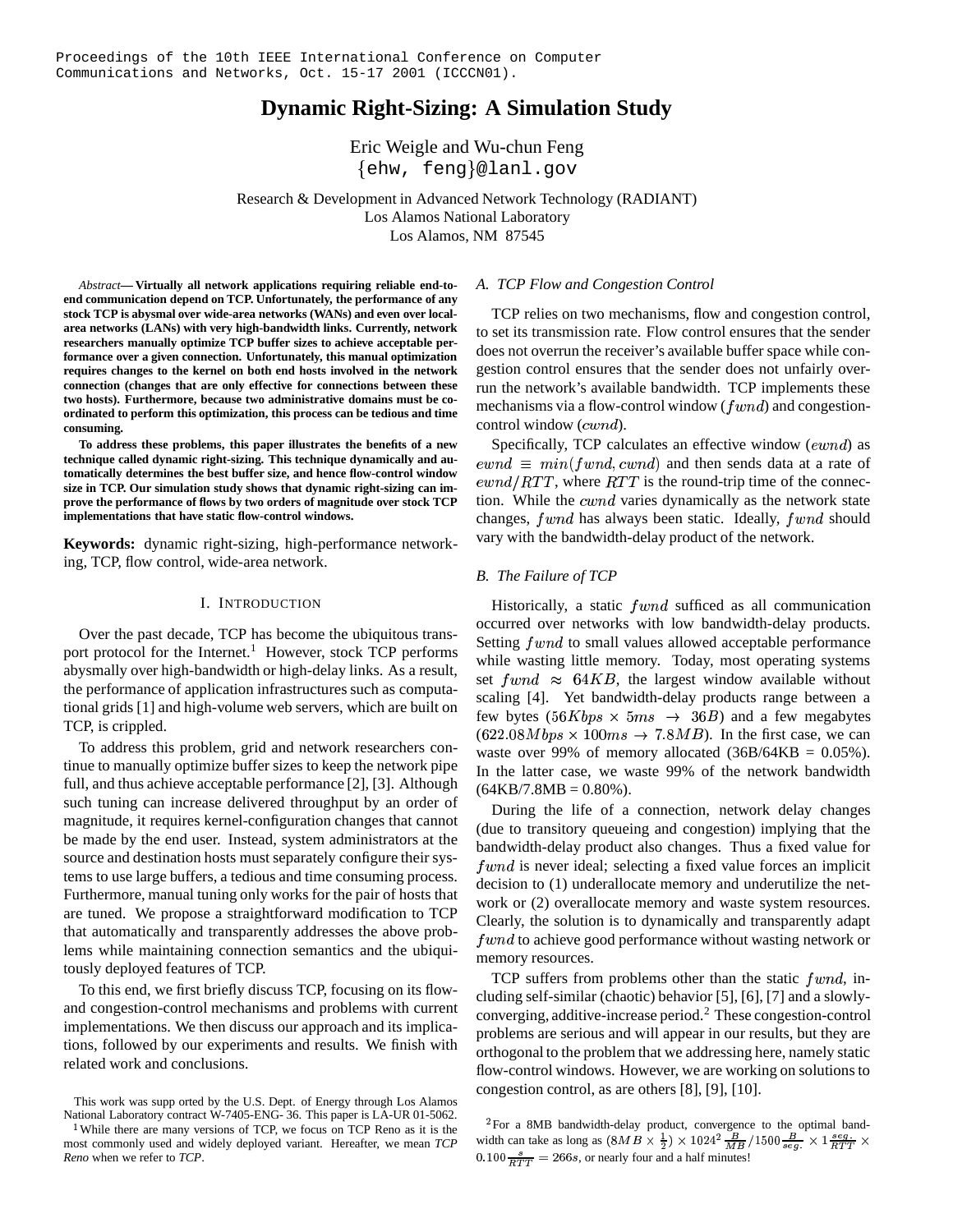## II. DYNAMIC RIGHT-SIZING

Ideally, the transmission window  $(ewnd)$  should be limited only by the congestion window (cwnd). Recall that  $\epsilon w n d \equiv$  $min(fwnd, cwnd)$ , so network utilization is maximized when  $fwnd \geq cwnd$ , and memory use is most efficient when  $fwnd = cwnd.$ 

For simulation purposes, we could simply set  $fwnd =$  $cwnd$ . In our implementation, however, we provide some leeway  $\left( |cwnd - fwnd| < \delta \right)$  due to the nonzero overhead of memory allocation and deallocation. For  $\delta$  sufficiently small, we can reproduce the performance of dynamically sizing flow-control windows in these simulations.

We refer to the process of dynamically sizing flow-control windows as *dynamic right-sizing* [11] and use the algorithm below to implement it.

Let  $\textit{awnd} \equiv \text{receiver's advertised window}$  (which is used

to set  $fwnd$  at the sender)

 $cwnd \equiv$  sender's congestion window

 $maxwnd \equiv$  maximum amount of memory that any one connection can utilize.

At the source,

 $fwnd = min(cwnd, award, maxwnd).$ 

At the destination,

 $awnd \geq 2 \times cwnd$  if sender in slow start  $awnd \geq cwnd + 1$  if sender in additive increase.

We modify the sender only by adding the parameter  $maxwnd$ , limiting the sending rate when administrators are unwilling to dedicate the resources required. With this formula,  $maxwnd$  can be viewed as the maximum flow window or the maximum congestion window. We use  $maxwnd$  to simulate the problem of sharing limited memory among multiple connections. In practice, it is unlikely to be used; instead a fairness algorithm would control memory allocation among competing connections.

The receiver must infer the TCP state and congestion window of the sender. This can be done by observing time stamps on received packets and calculating mean transfer rates over the last several RTTs. To conserve memory,  $awnd$  can be reduced a few RTTs after a multiplicative decrease is detected (enough time for packets buffered in the network to reach the receiver).

# *A. Benefits of Dynamic Right-Sizing*

The major benefits of dynamic right-sizing include improved memory and network performance. Our approach also gives full and valid interoperability with other TCP implementations and transparency to the user (i.e., no complex administration) and is also provably fair.

Other approaches either affect TCP semantics [12] or are specialized non-TCP protocols that are obviously not interoperable, particularly over the wide-area network (WAN), e.g., VIA [13]. For significant performance improvements, TCP implementations require the window-scaling extensions [4], but this technique works without them.

Often, system administration is just an irritating inconvenience, but sometimes it is more than that. When firewalls are  tution, it may simply be impossible. Using dynamic right-sizing involved, connections between hosts on opposite sides are often broken into two connections — one from the source to the firewall and another from the firewall to the destination. So, regardless of the settings at the hosts, the firewall will be the bottleneck. Because firewalls are typically controlled by securityminded administrators, changing the firewall configuration can be difficult. If the firewall is under the control of a different insti-(as part of TCP) in the firewall makes this problem disappear.

Our approach is fair with respect to TCP Reno; we implement dynamic right-sizing *in* TCP Reno and do not alter its additiveincrease, multiplicative-decrease (AIMD) mechanism. Specialized protocols like VIA cannot make this claim. Although flows using dynamic right-sizing acquire more bandwidth than those without it, that does not make it unfair. Flows that properly configure both endpoints*should* receive better performance than misconfigured flows. Dynamic right-sizing automatically makes the proper adjustments to flow-control windows, so we expect better performance with dynamically right-sized flows than for generally misconfigured static flows.

More rigorously, we use the following measure of fairness: *Flows should acquire bandwidth proportional to the resources (in our case, memory) they dedicate to the connection.* Thus, even if dynamic right-sizing reduces the share of bandwidth utilized by static flows, dynamic right-sizing would still be fair (since all the static flows would have to do to compete is to increase the memory allotted to their flow-control windows).

# III. EXPERIMENTS

In this study, we simulate and analyze three general cases that show the effects of incremental adoption of dynamic rightsizing:

All connections use static flow-control windows, i.e., today's Internet.

• Some connections use static flow-control windows while others use dynamic flow-control windows.

All connections use dynamic flow-control windows.

Figure 1 shows the generic topology over which we run our simulation experiments. Links run at 100Mbps with 10ms delay in one set of experiments; in the other 1Gbps with 16ms delay. The RTTs for these experiments are 60ms and 96ms, respectively, representative of physically long connections present in the global Internet.



Fig. 1. Generic Topology

Buffer space available in network queues heavily influences TCP Reno's performance. This is due to the bursty nature of the traffic generated by TCP Reno [6], [7] causing dramatic variation in queue lengths. To study these effects, we simulate queue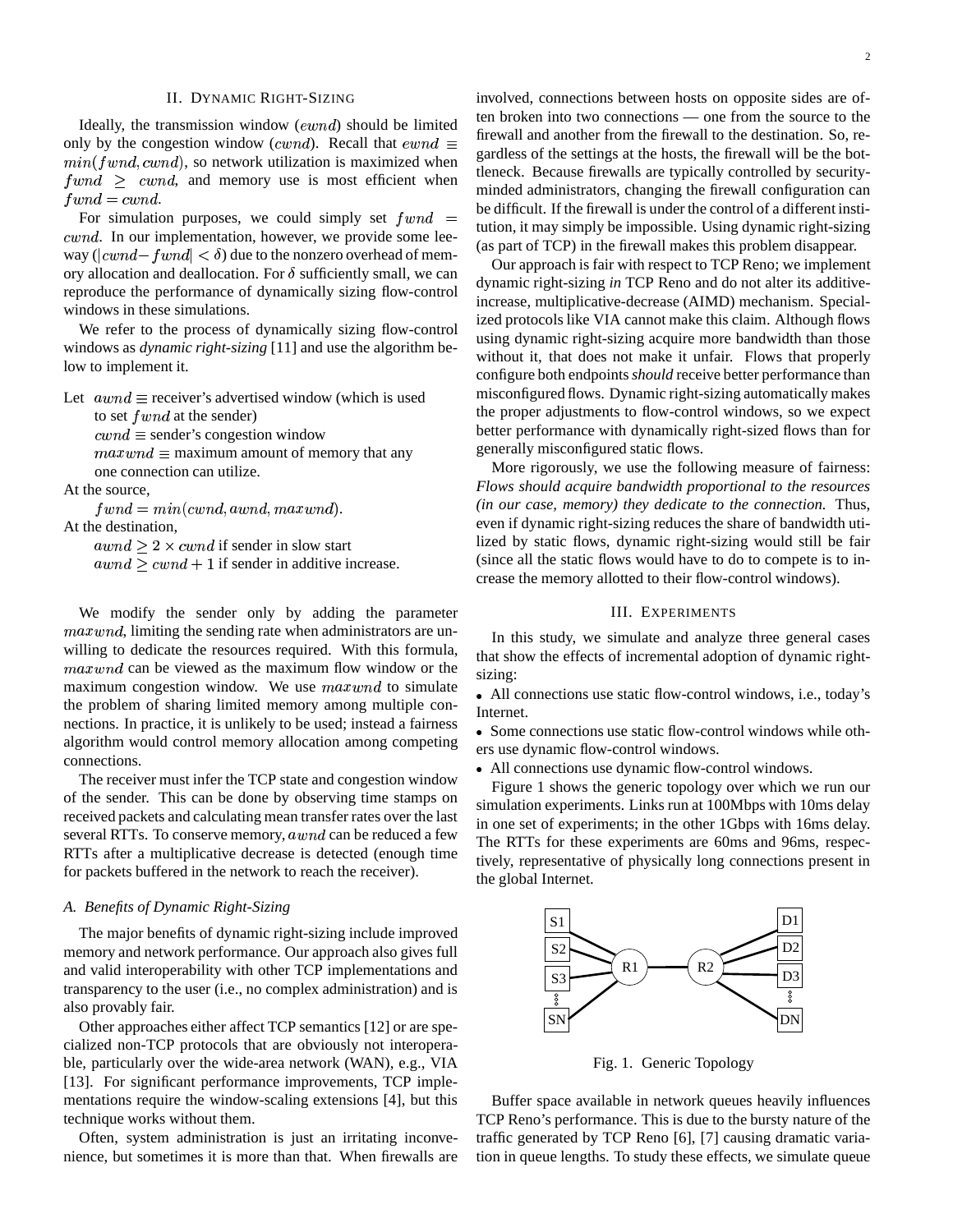sizes of 100, 500, and 16,384 packets in routers R1 and R2. The latter queue size represents an ideal router where packets are never dropped. Host buffers are set to not drop packets locally. All nodes used a drop-tail queueing algorithm; use of random early detection (RED) gateways did not noticeably change the overall results.

For static flows, we set  $fwnd$  to the default of 64KB. All flows are one-way, constant bit rate (CBR) transmissions at the link speed (100 Mbps or 1000 Mbps) from sources  $S_i$  to destinations  $D_i$  where  $i, j \in [1, n]$ . Use of other traffic models such as Poisson or Pareto, or the inclusion of reverse path traffic [14] did not produce significantly different results. We believe that it is unlikely that traffic patterns alone would cause significant differences between TCP with and without dynamic right-sizing.

### IV. RESULTS AND ANALYSIS

The experimental results in this section will show that TCP flows with dynamic right-sizing outperform flows without it. As a uniform basis for comparison, we track the delivered bandwidth at the receiver (as measured by the number of acknowledgement packets returned to the sender) as a function of *maxwnd*. We also consider performance with respect to link utilization, packet loss, and fairness among flows.

We structure our discussion as follows. We first discuss the current situation on the Internet where all flow-control windows are static in size, i.e., static flows. We then consider a head-tohead comparison of static flows vs. dynamic flows, i.e., dynamically right-sized flows. Lastly, we evaluate situations that would exist with incremental adoption of dynamic right-sizing.

#### *A. Static Only*

Over the 100Mbps topology, at most 1,666,666 packets can be sent during our 200-second simulation. This is shown as the maximum value on the y-axis in Figure 2. Each point in these figures represents an independent TCP simulation for the given maximum congestion window. The use of the line segments to connect the points represents the expected continuity when simulations are run at intermediate points (which we validated by several tests). For the 1000Mbps simulation, the value is ten times larger.



Fig. 2. Static Flow Only

The results in Figure 2 clearly illustrate the inadequacy of static flow-control windows in a WAN. In this case, the static flow throttles the bandwidth to  $\frac{145,527}{1,666,666} \approx 8.7\%$  and ----- $\frac{91,407}{16,666,666}$   $\approx 0.55\%$  of what is available over the 100Mbps and<br>0.000Mbps tangle size, associated This is a hydrogly studient 1000Mbps topologies, respectively! This is obviously atrocious and motivates the current laborious practice of hand-tuning connections. Using dynamic right-sizing would automatically increase  $fwnd$ , and hence,  $ewnd$  appropriately, without the waste of memory that manual tuning would incur.

The above behavior is clarified by the following analysis. With a fixed  $64KB$   $fwnd$  (i.e., 44 standard Ethernet packets),  $\mathit{ewnd}$  cannot grow beyond 64KB even though  $\mathit{cwnd}$  can. Thus, the performance of the static flow is uniform no matter how large  $cwnd$  grows beyond 64KB. And with the bandwidth-delay products of the 100Mbps and 1000Mbps networks being at least 500 and 5000 packets, respectively (more with realistic queueing delays), the static  $fwnd$  throttles bandwidth to at most  $\frac{44}{500} \approx 8.8\%$  and  $\frac{44}{5000} \approx 0.88\%$  of what is available over the 100Mbps and 1000Mbps topologies, respectively. These percentages decrease further with increased bandwidth-delay products caused by realistic queueing delays.

#### *B. One Static vs. One Dynamic*

Figure 3 presents results for one flow of each type and queue sizes of 100 and 500 packets over the 100Mbps network. We vary  $fwnd$  from 50 packets to 700 packets, sizes corresponding to window sizes of 73KB (i.e., just larger than the static flow window size of 64 KB) up to 1 MB. This case most clearly shows the interaction between flows using static and dynamic flow-control windows.



Fig. 3. Static vs. Dynamic Flow

The upper two lines are dynamic flows while the lower two are static flows. When the rate limiting  $maxwnd$  is relaxed, the dynamic flows deliver over 90Mbps throughput, while the static flows remain unaffected and deliver a paltry 8.7 Mbps of throughput!

No differences based on queue size are evident until  $maxwnd$ reaches 650 packets. There, for a queue size of 100 packets, the dynamic flow overflows the router's buffer and induces massive packet loss. The dynamic flow cuts its sending rate due to these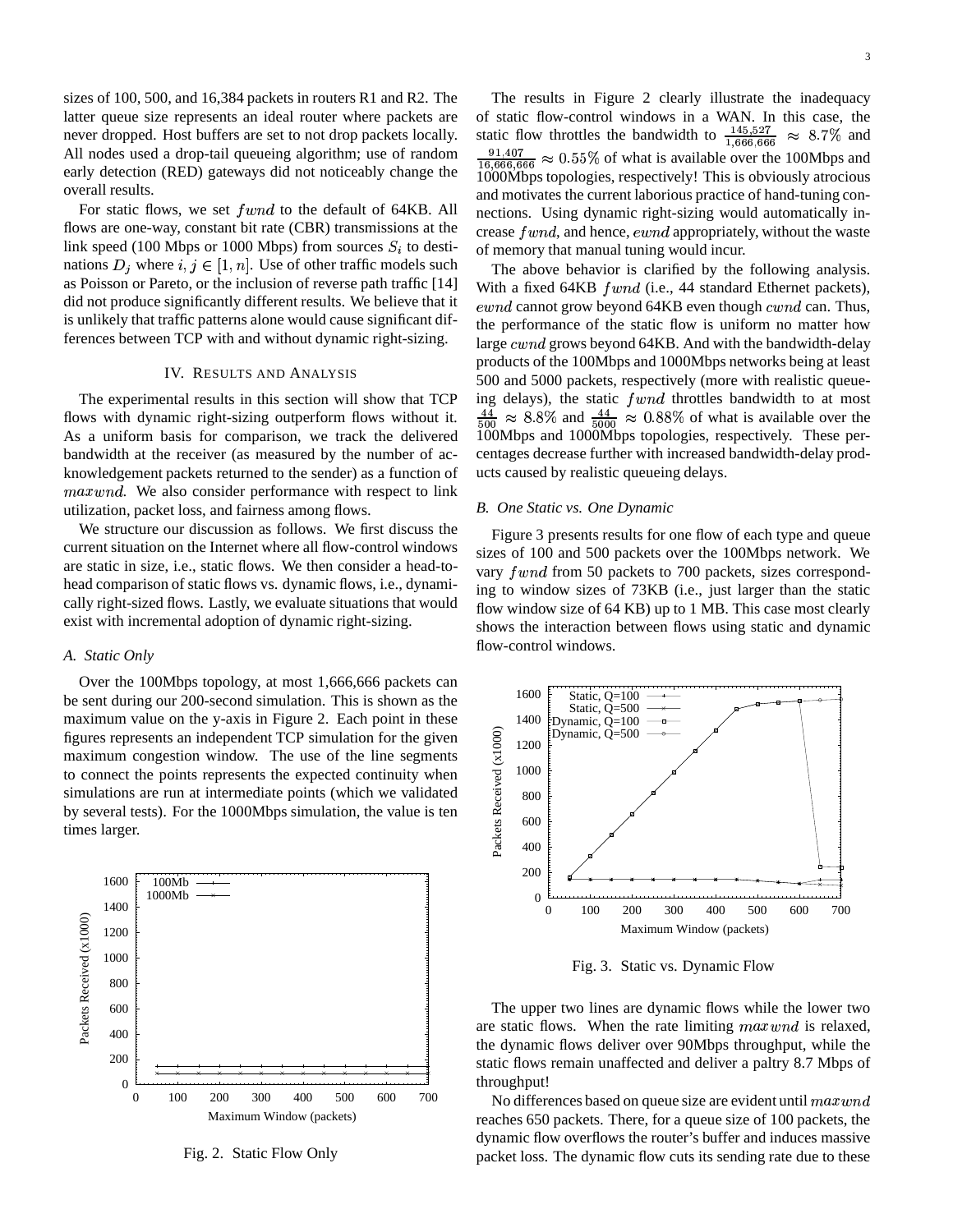losses, and the static flow regains some bandwidth.

This value (maxwnd  $\approx$  650) is significant; it is precisely the actual bandwidth-delay product for this network with queueing delays. A study of  $cwnd$  over time for queue size 100 and a  $maxwnd = 650$  explains the performance drop.



Fig. 4. Congestion Window Over Time

While the graph of  $cwnd$  for the static flow is smooth curve, it is highly variable for the dynamic flow. This occurs due to the use of slow-start restart. The dynamic flow enters slow start at the beginning of the transmission, allows its congestion window to grow up to the limit of 650 packets, which then allows a large burst onto the network, and produces loss rates of up to 27%. The dynamic flow interprets this as a sign of heavy congestion and temporarily backs off completely, but when it attempts to continue transmission, it again uses the slow-start mechanism, and the cycle continues.

This is a problem with TCP and the AIMD mechanism. If we turned off slow-start restart, performance would improve, but it would be a point-specific solution. In many cases, slowstart restart actually helps performance. This problem is unfortunately brought to the forefront by the use of dynamic rightsizing. Note that hand-tuning these connections would do even worse as a window must be selected before the transient connection dynamics are known. Furthermore, even the "bad" part of this graph for flows with  $maxwnd \geq 600$ , using dynamic right-sizing still performs significantly better.

We propose three solutions to the above problem. The first solution simply increases the queue sizes in the routers so that losses are simply avoided, the effects of which are seen in Figure 3 for a queue size of 500 packets. In this case, the dynamic flow achieves nearly 100% network utilization and delivers 93.8Mbps throughput! However, this solution is the least realistic of the three solutions we discuss here because the Internet is an immense, decentralized, distributed system. The likelihood of all the routers in the Internet being upgraded with large buffers is effectively zero; and in fact, vendors generally underengineer their routers with less buffer space and rely on TCP for retransmissions in order to save money.

Another solution resets the congestion window to various fractions of the prior window after a loss [15]. This approach is quite important when the network delay is high because ad-

ditive increase takes too long to converge (see section I-B) over high bandwidth\*delay networks. Even better would be to avoid the losses altogether as other versions of TCP such as TCP Vegas [16] would do.

Our last solution is probably the most realistic and deployable of the three: adding a simple heuristic over the  $maxwnd$  variable that collects performance information based on the value of maxwnd. If performance degrades when  $maxwnd$  is increased and the congestion window is fluctuating rapidly, we know that we are overshooting available bandwidth and need to decrease *maxwnd* slightly. In essence, this technique uses the flow-control mechanism as a secondary congestion-control mechanism, which is inelegant but effective [10].

For brevity, the results over the 1000Mbps network are not included here as they are similar to the 100Mbps results but with appropriate scaling by a factor of ten with respect to bandwidth, network utilization, and optimal "maximum window" size, i.e., 6500 packets for queue size 100.

# *C. Mostly Static*

Figure 5 shows the results of our experiments with ten static TCP flows and one dynamic TCP flow. Two sets of lines are plotted: one representing the arithmetic mean of the static flows and the other for the single dynamic flow. The scale on the dependent axis has been reduced from 1,666 to 1,200 thousand packets as the increased number of flows individually acquire less bandwidth. Three router queue sizes are tested: 100, 500, and 16,384.



Fig. 5. Ten Static Flows, One Dynamic Flow

We observe similar behavior as in the prior section. For the smallest queue size, there is a sudden performance drop as we overflow the queueing available in the network, when  $maxwnd > 300$ . The value here is lower than the prior section due to the higher number of flows competing for queue space. Unfortunately, this is also a situation where static flows outperform dynamic flows. With 11 competing flows, the effective queue size per flow is only 9 packets; large windows permit TCP Reno to send large bursts, and thus incur many losses. Recall that this is a known problem of TCP Reno with known solutions.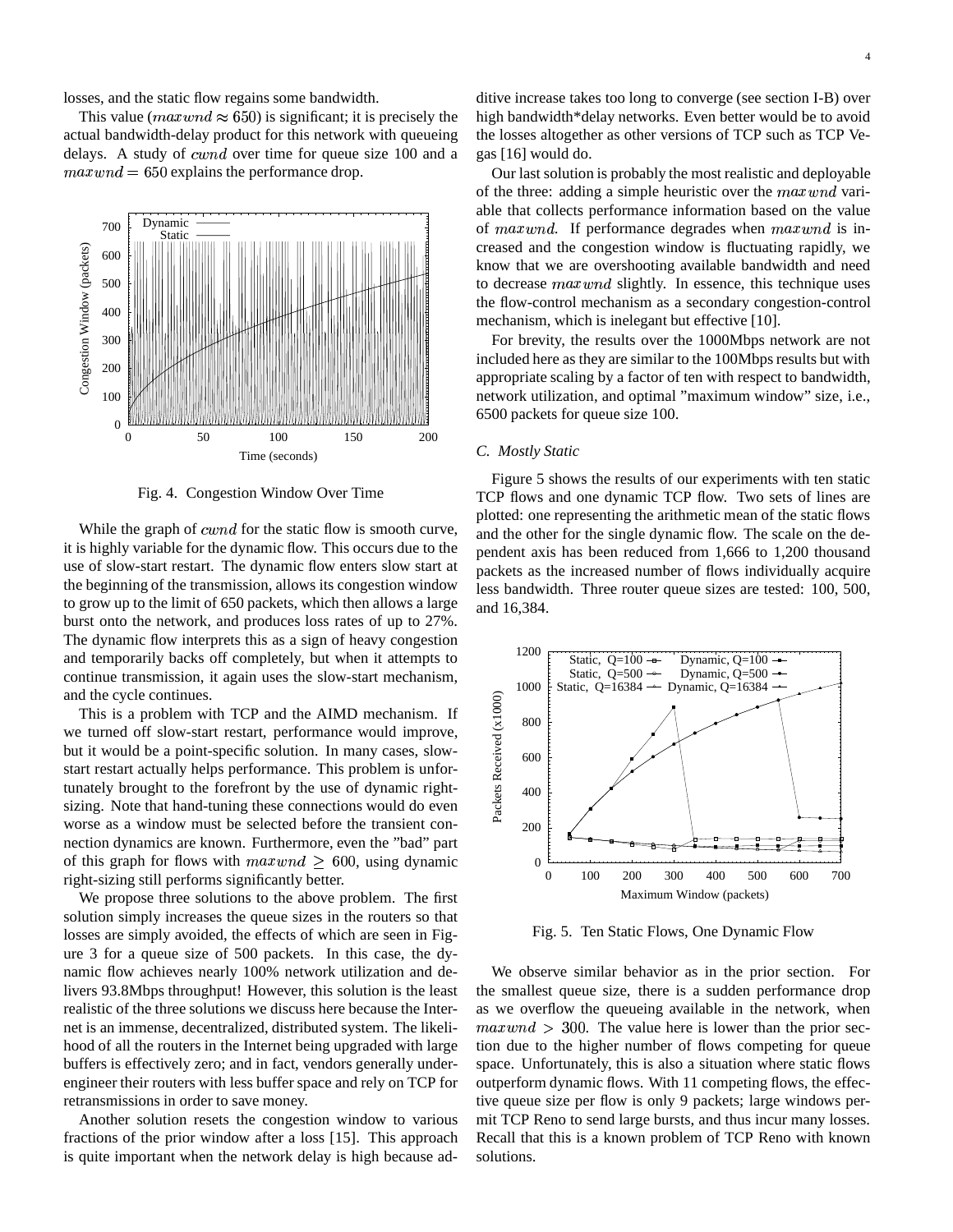For a queue size of 500, the network can handle larger bursts. Here, the dynamic flow performs well until  $maxwnd = 600$ . At this point, since the effective queue size per flow is now 45 packets, the dynamic flow still outperforms the static flows.

Lastly, with a queue size of 16,384 (large enough to avoid packet loss), the dynamic flow achieves nearly 16 times the bandwidth of any static flow. For  $maxwnd = 700$ , network utilization is over 99%.

As shown in Figure 5 for queue sizes of 500 and 16,384, the dynamic flow demonstrates a sublinear increase in bandwidth as maxwnd increases; an increase in maxwnd leads to larger bursts, that leads to longer queueing delays, that leads to an increased bandwidth-delay product, that in turn requires an even larger flow window for full network utilization. Increased delay also causes decreased performance for static flows as they hold constant the number of packets allowed outstanding per RTT while the RTT increases from 60ms to over 120ms in this case. Other TCP versions, such as TCP Vegas, avoid this feedback behavior by avoiding the use of large amounts of queue space in the network.

As far as the network is concerned, dynamic flows are no more than static flows with large buffers allocated. Thus, all prior research into the fairness and stability of TCP carries over when dynamic right-sizing is used. Although the dynamic flow achieves larger bandwidth than the static flows for sufficiently large  $maxwnd$ , this is not unfair. To show this, we use our measure that flows should achieve bandwidth comparable to the resources they dedicate to the connection. The dynamic flow allocates 16 times the memory (700 packets  $= 1$  MB versus 44 packets  $= 64$  KB) and receives 16 times the bandwidth. Under this measure, the results above are perfectly fair for a queue size of 16,384 and quite unfair against dynamic flows for a queue size of 100.

For the 1000Mbps network, we find results similar to Figure 5 with  $maxwnd$  and queue sizes appropriately scaled up by a factor of ten.

#### *D. Equal Number of Static & Dynamic*

Figure 6 shows the results of our experiments with an equal number of dynamic and static flows, five each. As in the previous section, we plot two curves: one representing the mean throughput of the static flows and the other representing the mean throughput of the dynamic flows. The scale on the dependent axis is reduced further from 1200 to 400 packets as the increased number of flows each acquire less total bandwidth.

For the smallest queue size, we see some erratic behavior. As in the "mostly static" set of experiments with a queue size of 100, the performance of dynamic flows drops heavily for  $maxwnd \approx 400$  when queues become full. Unexpectedly, there is another jump when  $maxwnd = 650$ . A closer look at the preaveraged data reveals an interesting anomaly that we address below.

Table I shows that the jump in the averaged data is due to a single dynamic flow's acquisition of many times the bandwidth of other dynamic flows. Unfortunately, the explanation is due to our use of a deterministic simulator and constant packet size. When packets arrive at a router on multiple links simultaneously, they are queued based on the numbering of the links,



Fig. 6. Five Static Flows, Five Dynamic Flows

| Flow#          |     |    |     |               |
|----------------|-----|----|-----|---------------|
| <b>Static</b>  | 108 |    | 113 | $^{\circ}$ 08 |
| <b>Dynamic</b> | 389 | 66 |     |               |
|                |     |    |     |               |

TABLE I

THOUSAND PACKETS ACKNOWLEDGED FOR 100MB NETWORK, Q=100, MAXIMUM DYNAMIC WINDOW=650

i.e., lowest number first. Thus, when packets arrive at the same time, certain flows (those on lower numbered links) will have an advantage — especially when the first packet enqueued fills the queue and the second one is dropped.

In an attempt to minimize the effects of deterministic queueing, we interleaved the creation of static and dynamic flows. Unfortunately, that was insufficient here due to the particular packet timings. Similar artifacts can be seen in the real world, based on the particular queueing disciplines of routers. Random queueing order and random packet sizes reduce this effect but produce other unusual patterns.

When the queue size is 500, we again find the expected performance although it is slightly obfuscated due to the larger variation that five dynamic flows allow. The point at which network queues become saturated is less noticeable but still apparent at  $maxwnd \approx 450$ .

For the largest queue size, behavior is also similar to this case in the prior section. Comparing this graph to the graph with ten static and one dynamic flows for  $maxwnd = 700$ , we see that the drop in each static flow's performance is now closer to  $\frac{5}{6}$ instead of  $\frac{1}{2}$ . That might seem unfair. However, we verify the e xperimental results in Figure 6 using our fairness definition.

10 flows share bandwidth, 5 of which allocate 700 segments  $\times$ E.<@<@  $\frac{bytes}{segment}$  = 1*MB* of memory and 5 of which allocate  $64KB$  of memory, for a a total of  $5440KB$  allocated.

Assuming 100% link utilization, a flow should receive  $\frac{100Mbps}{5440KB} = 18.38Kbps$  per kilobyte they allocate to the connection.

Thus, dynamic flows should acquire  $\frac{18.38Kbps}{1KB} \times 1024KB$  = 18,820*K bps*, while static flows should acquire  $\frac{18.38Kbps}{1KB} \times$  $64KB = 1, 176Kbps.$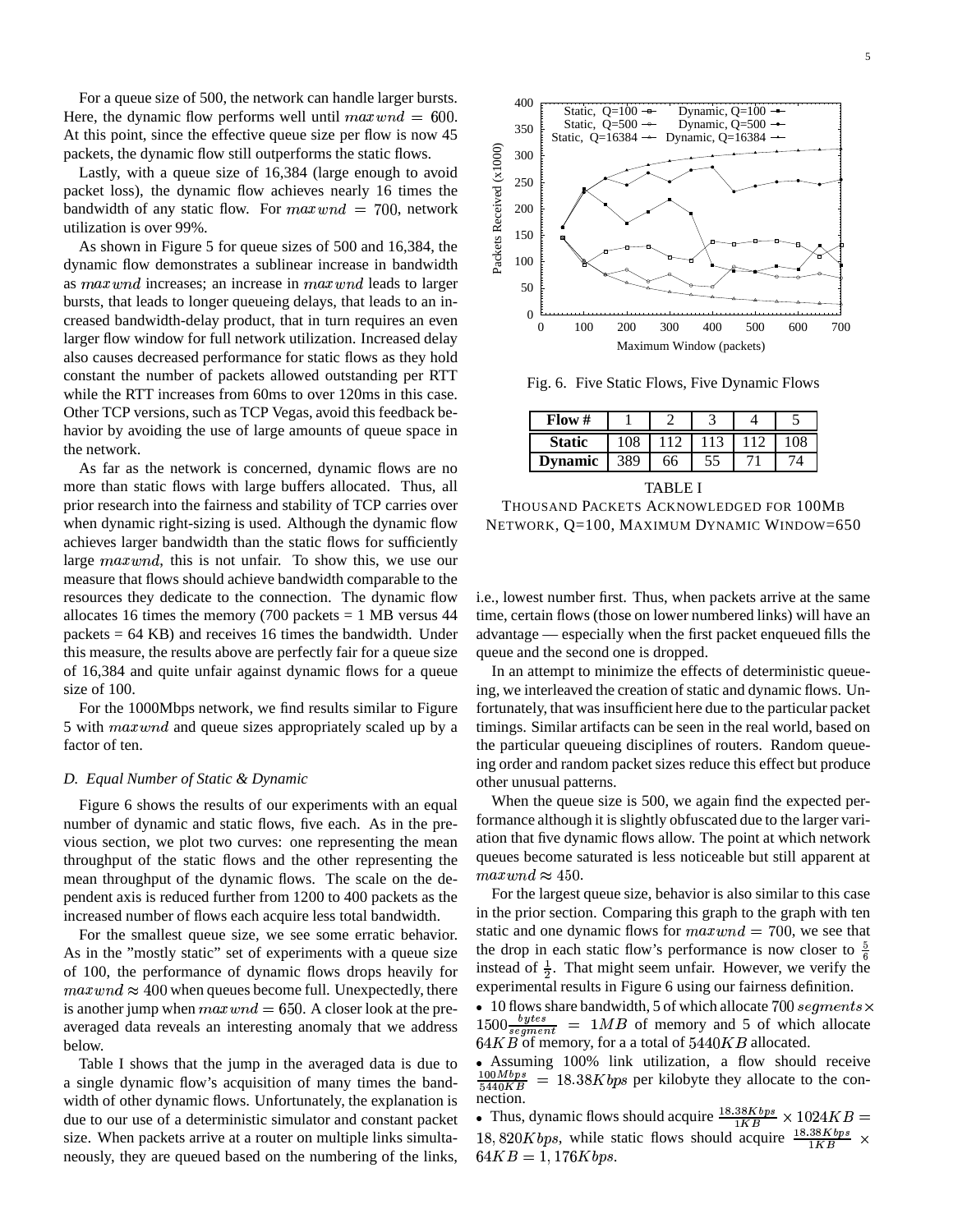$\bullet$  That resolves to 314,000 packets for dynamic connections and 19,600 packets for static connections, given a  $200s$  simulation and  $1500B$  segments.

These values correspond almost exactly to the last graph in Figure 6.

Similar analysis can be performed for the remaining points to conclude that the performance differences between static and dynamic flows is fair.

Because the results over the 1000Mbps topology are somewhat different for this set of experiments, Figure 7 present the results here for five static and five dynamic flows at 1000Mbps speeds and queue sizes of 100 and 16,834. The scale has been increased by a factor of ten.



Fig. 7. Five Static, Five Dynamic at High Bandwidth

For the queue size of 100, we see the same expected drop when queues are saturated for a maximum window of 6500 packets. Increasing the queue space to 16,384 packets again increases the performance of the dynamic flows dramatically and decreases the bandwidth acquired by the static flows as dictated by the fairness measure. This graph shows how painfully inadequate static TCP flows are for high bandwidth connections with high delay. For a maximum dynamic window of 7000 packets (10MB), the dynamic flow utilizes 93 times the bandwidth of a static flow! Ten static flows would utilize less than 6% of the available bandwidth while the five static and five dynamic flows utilize about 99.5% of the link's bandwidth for all maximum dynamic windows at or above 2000 packets.

### *E. Mostly or All Dynamic*

When most flows are dynamic, the effects the few static flows have on the network are negligible. Consequently, this case is essentially that of all dynamic flows. We combine our discussion of the two here.

Thus far, we have presented results showing how well dynamic flows perform over static flows. One foreseeable problem is that when a network runs only dynamic flows, it may be less stable due to heightened competition between flows. This does occur but produces behavior no more adverse than when too many static flows try to utilize a link.

Figure 8 shows the results from our experiments with ten dynamic flows on the 100Mbps network with queue sizes of 100



Fig. 8. Ten Dynamic Flows

and 16,384. When the queue size is 100, the large losses are caused by the slow start / slow-start restart problem that we discussed earlier. Increasing the queue size decreases these losses to zero, and we see a perfectly horizontal line where each flow shares the same bandwidth. This can be explained as follows: For this 100Mb network, the fair bandwidth per flow is 10Mb. This leads to a fair bandwidth-delay product of between 50 and 100 packets, depending on queueing delay. This value is below the maximum value on the x-axis of this graph. Thus performance does not depend on  $maxwnd$  — all values in this graph are above 50 and never limit our flows.

# V. RELATED & FUTURE WORK

Researchers at the Pittsburgh Supercomputing Center have an implementation of a similar idea which they refer to as "Automatic TCP Buffer Tuning" [12]. Our approach differs from theirs in one significant aspect: their advertised window is always simply the maximum socket size. This assumes that memory on the receiver is never a concern. We believe that this is an invalid assumption and that it violates TCP semantics in the sense that there will be cases when the host is unable to accept as much data as its advertised window claims it is able to accept. One case where this is serious is the case where a server has many connections such that the sum of the advertised windows is greater than available memory. The receiver must either drop packets it advertised it could handle (violating TCP semantics) or try to allocate nonexistent memory (crashing the machine). The choice will obviously be to drop packets, which seriously affects performance due to TCP congestion-control mechanisms. Our approach avoids these problems by maintaining the TCP flow-control semantics and using the advertised window in its original sense.

There are many problems with TCP in its various incarnations, as we have repeatedly pointed out. Many of these [17], [6], [7] become more pronounced when dynamic right-sizing is used and make it more important to apply the known solutions [16], [18], [19], [20]. As system administrators and kernel developersslowly come to the realization that they need to upgrade their implementations of TCP, those problems will disappear.

In particular, we also performed all the above simulations